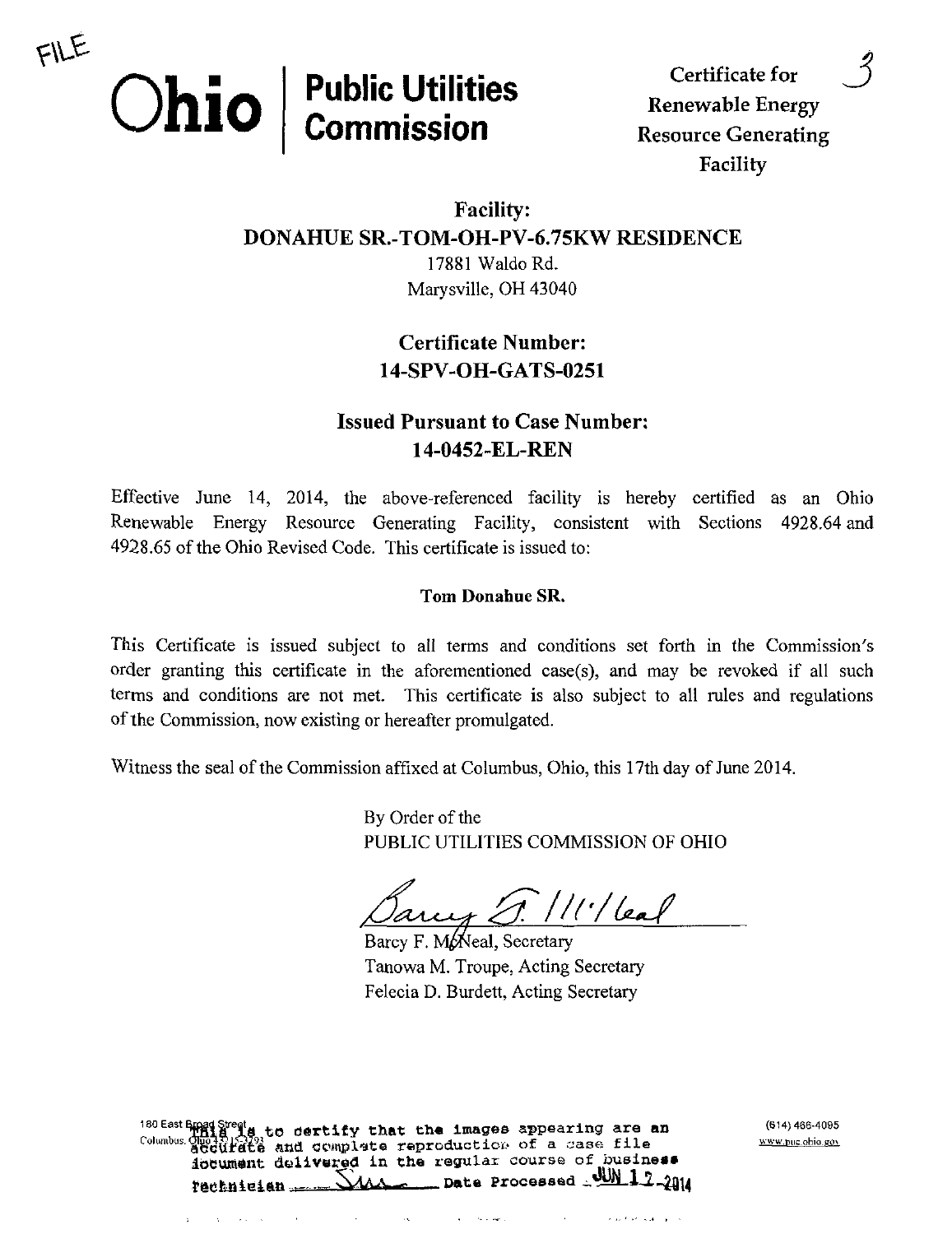# Automatic Case Action Form Certification of Renewable Energy Resource Generating Facility

ı,

Issued Certificate Number: 14-SPV-OH-GATS-0251

PUCO Case Number: 14-0452-EL-REN

Facility Name:

Donahue SR.-Tom-OH-PV-6.75kW Residence

Facility Location:

17881 Waldo Rd, Marysville, OH 43040

### Effective Date of Certificate / Date Commission Order Signed:

June 14, 2014

## Issued To:

Tom Donahue SR.

### Send To:

Tom Donahue SR.

17881 Waldo Rd. Marysville, OH 43040